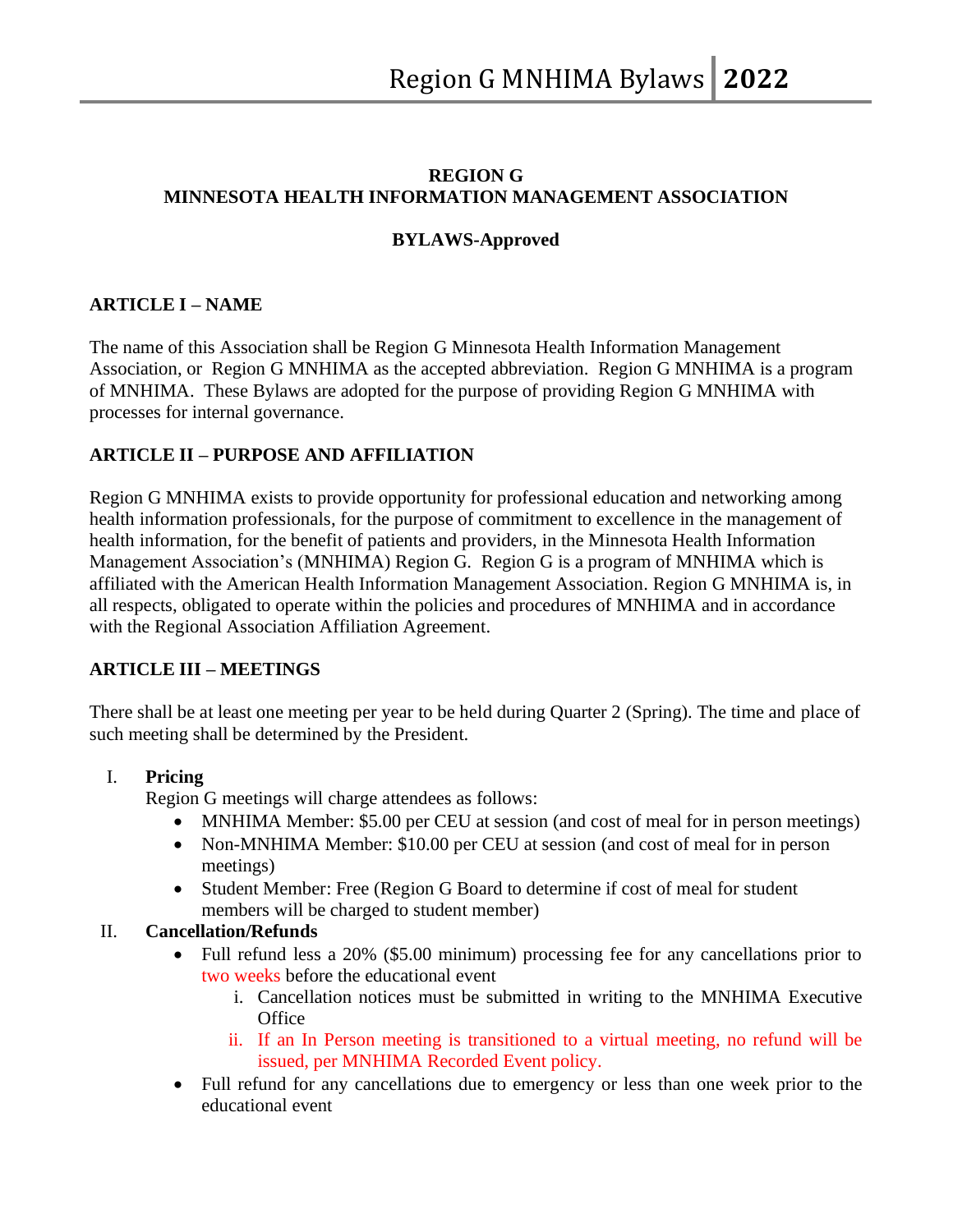- i. Cancellation requests must be submitted in writing to the MNHIMA Executive **Office**
- ii. Full refund for cancellations less than one week prior to the educational event must be approved by the Region G President
- Substitutions are allowed

# **ARTICLE IV – MEMBERS**

The membership of Region G shall be informal and composed of any individual who supports the purpose of Region G MNHIMA. Professional (active), Professional-Emeritus, New Graduate, New to AHIMA, Professional-Premier (active), and Student members of MNHIMA living or working within the Region G boundaries are automatically members of Region G.

Only Active members of MNHIMA are eligible to vote in Region G affairs such as bylaws and election of officers. Individuals with student membership are not eligible to vote.

# **ARTICLE X – OFFICERS**

## Section 5.1 Composition

Officers shall be a President, President-Elect, Secretary, and Treasurer. The officers may serve consecutive terms pending nomination and election criteria are met. The Officers shall appoint committees, fill vacancies within a committee, transact interim business of Region G, supervise the affairs of the Region, and devise measures for its growth and prosperity. The four elected officers shall constitute a Board of Directors should it be necessary to transact business between regularly scheduled meetings. The current President is required to be an AHIMA-approved credential holder.

Section 5.1.1- *Term of Office:* The President shall hold office for a one year term. The President-Elect shall automatically advance to the office of President after serving one year as President-Elect. The Secretary and Treasurer shall hold office for two years. These Officers may serve consecutive terms pending nomination and election criteria are met.

Section 5.1.2- *Eligibility*: The candidate must have an AHIMA credential. Students are not eligible to be elected as officers.

Section 5.1.3- *Nominations*: The immediate President-Elect will be the Nominating Committee Chairperson. The Nomination Committee will recruit candidates for offices whose terms are completed.

## Section 5.2 – Elections

Elections will be held every year. Officers shall be elected by votes cast by members present at the designated annual meeting. The term of all officers will be from July 1 to June 30 of the next election year.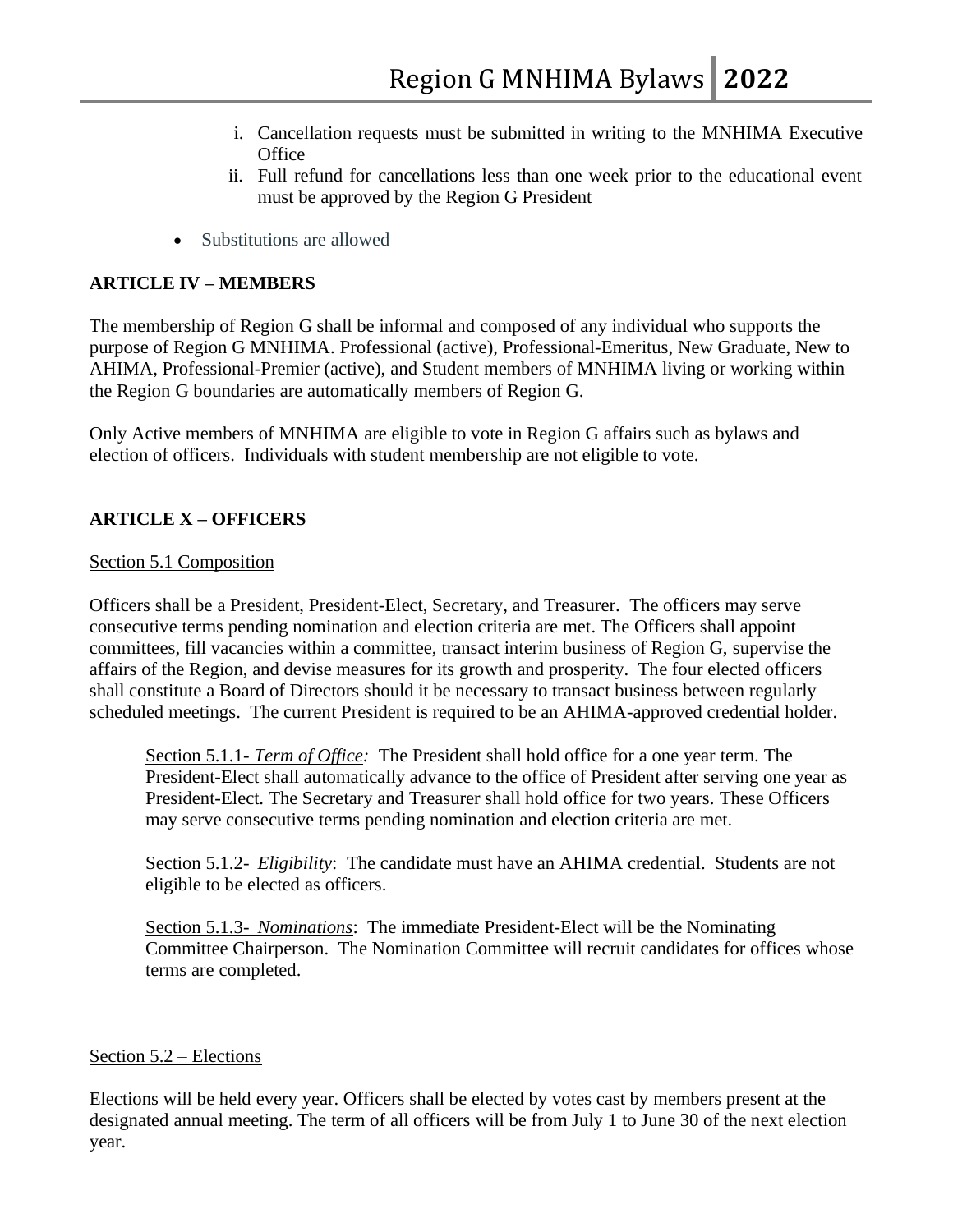## Section 5.3 – Duties

Section 5.3.l – *President*. The President shall preside at business meetings, prepare business meeting agendas, appoint an RHIA or RHIT Program Chair and appoint successors to vacancies as specified below. The President shall represent Region G at all MNHIMA Board Meetings, Leadership meetings and strategic planning sessions. Regional association presidents or designated alternate will serve on the MNHIMA Nominating Committee.

Section 5.3.2 – *President Elect*. The President Elect shall assist the President and assume the duties of the president in their absence. In addition, they shall assist in the planning of Region G meetings and preparation of the meeting agenda.

Section 5.3.3 – *Secretary*. The Secretary shall send notices of regular and special meetings at least three weeks in advance, take minutes at business meetings, forward a summary of the educational sessions to the Executive Director of MNHIMA within two weeks following the sessions, forward business meeting minutes to members along with the meeting notices prior to the next scheduled meeting and take attendance at meetings.

Section 5.3.4 - *Treasurer.* The Treasurer shall be the custodian of the funds of Region G, shall collect income and pay approved expenses, and shall present a financial report annually. They will review and ensure financial records are correct as provided by the Executive Director

#### MNHIMAMNHIMA

#### Section 5.4 – Eligibility

Only active members of MNHIMAMNHIMA shall be eligible to hold Regional office, with the President required to be a current AHIMA approved credential holder. Regional Board members are not eligible to sit on the MNHIMA Board of Directors during their term.

#### Section 5.5 – Vacancies in Office

Any officer may resign at any time by submitting a written resignation to the Region G President or Board of Directors. The President-Elect will succeed the President. Any other open vacancy will be decided upon by the current Region G Leadership. Officers appointed to fill a vacancy will hold office until June 30 of the next election year.

# **ARTICLE VI – PROGRAM CHAIR AND COMMITTEE**

#### Section 6.1 Program Chair

The Program Chair shall be an RHIA or RHIT appointed by the President, whose duties are to:

- 1. Plan the agenda and arrange for meetings.
- 2. Arrange for a meeting site.
- 3. Regional Associations, by virtue of their relationship with MNHIMA, have authority to grant CEUs for the educational portion of their meetings, consistent with the written guidelines established by the AHIMA Council on Certification and as documented in the Commission on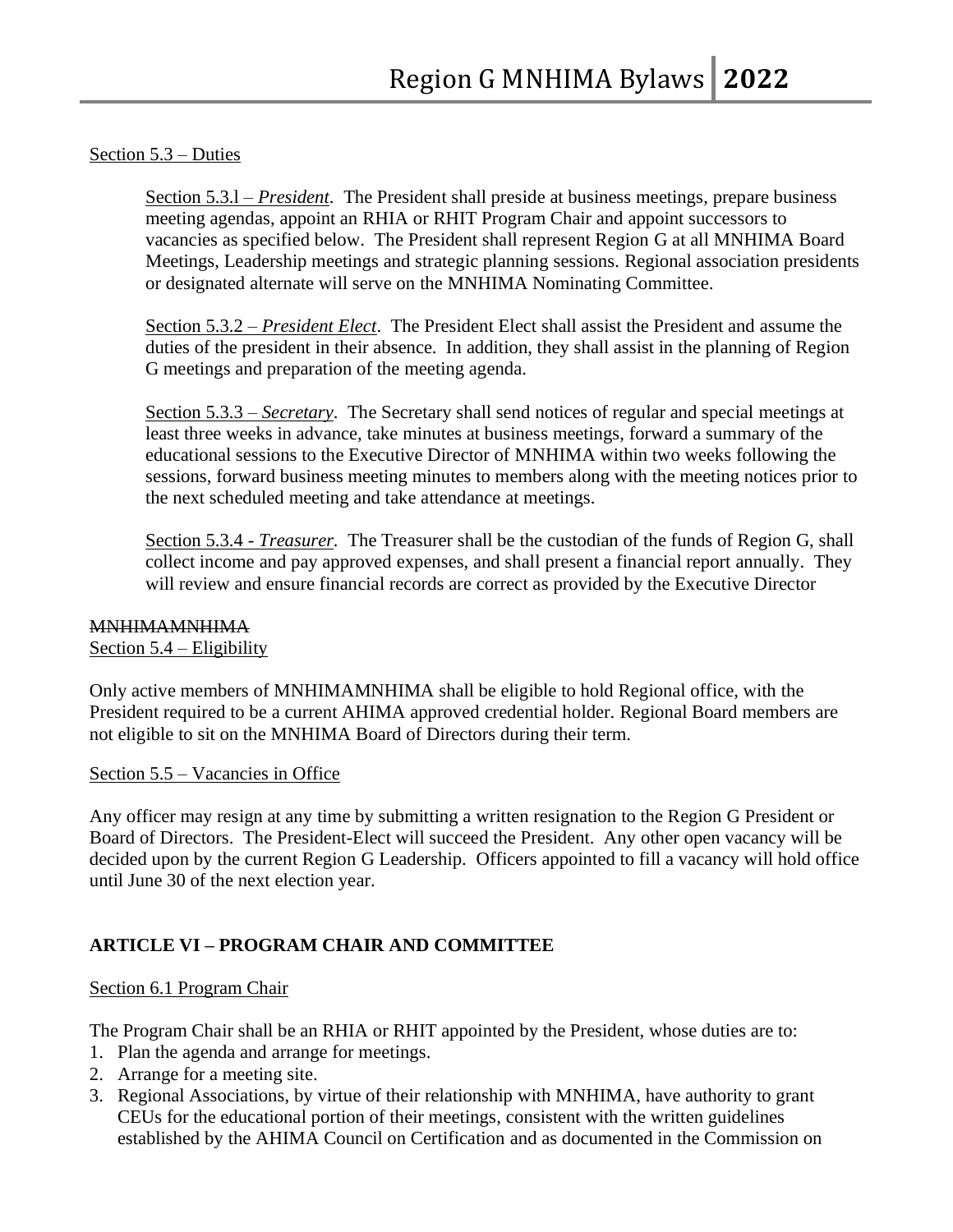Certification for Health Informatics and Information Management (CCHIIM) Recertification Guide. Education must be relevant to the HIIM field as presented in the HIIM domains to be eligible for continuing education credit. Continuing education units are based on educational contact hours. Sixty minutes of attendance at an educational program equals one (1) CEU. The rounding criterion is 45 minutes. For example, 1 hour and 30 minutes  $= 1$  CEU. One hour and 45 minutes = 2 CEUs. Continuing Education Certificates are created and distributed through Knowledge Connex.

4. Once CEU certificates have been distributed, it up to the attendee to retain all information related to the CEU event to support an audit from AHIMA.

### Section 6.2 – Program Committee

A Program Committee of no less than two members plus the Program Chair will assist in the planning process.

# **ARTICLE VII – NOMINATING COMMITTEE**

There shall be a Nominating Committee consisting of three members, one of whom shall be the Chairman appointed by the President. This Committee shall prepare a slate of nominees to be presented for vote every year.

# **ARTICLE VIII – FINANCES AND AUDIT COMMITTEE**

Region G's funds belong to and are held at MNHIMA which provides Region G with periodic financial statements. The periodic financial statements from MNHIMA, showing ongoing balance, receipts and expenses will be reviewed by two members-at-large prior to each Region G annual meeting. These members will be selected by the President. A report from the Audit Committee will be made at the annual meeting.

## **ARTICLE IX – FISCAL YEAR AND DUES**

The fiscal year of Region G shall be July 1 through June 30.

Dues are not required to be a member of Region G MNHIMA.

A meeting registration fee will be required for attendees at each Region G sponsored educational meeting. Student Members may pay a reduced rate per the pricing guidelines above.

# **ARTICLE X – EXPENSES**

If requested, members and officers of appointed committees or task forces may be reimbursed for lunch and mileage at the current IRS rate by submitting these expenses to the Region G Treasurer.

# **ARTICLE XI – PARLIAMENTARY AUTHORITY**

The current edition of Robert's Rules of Order shall govern Region G in all business meetings.